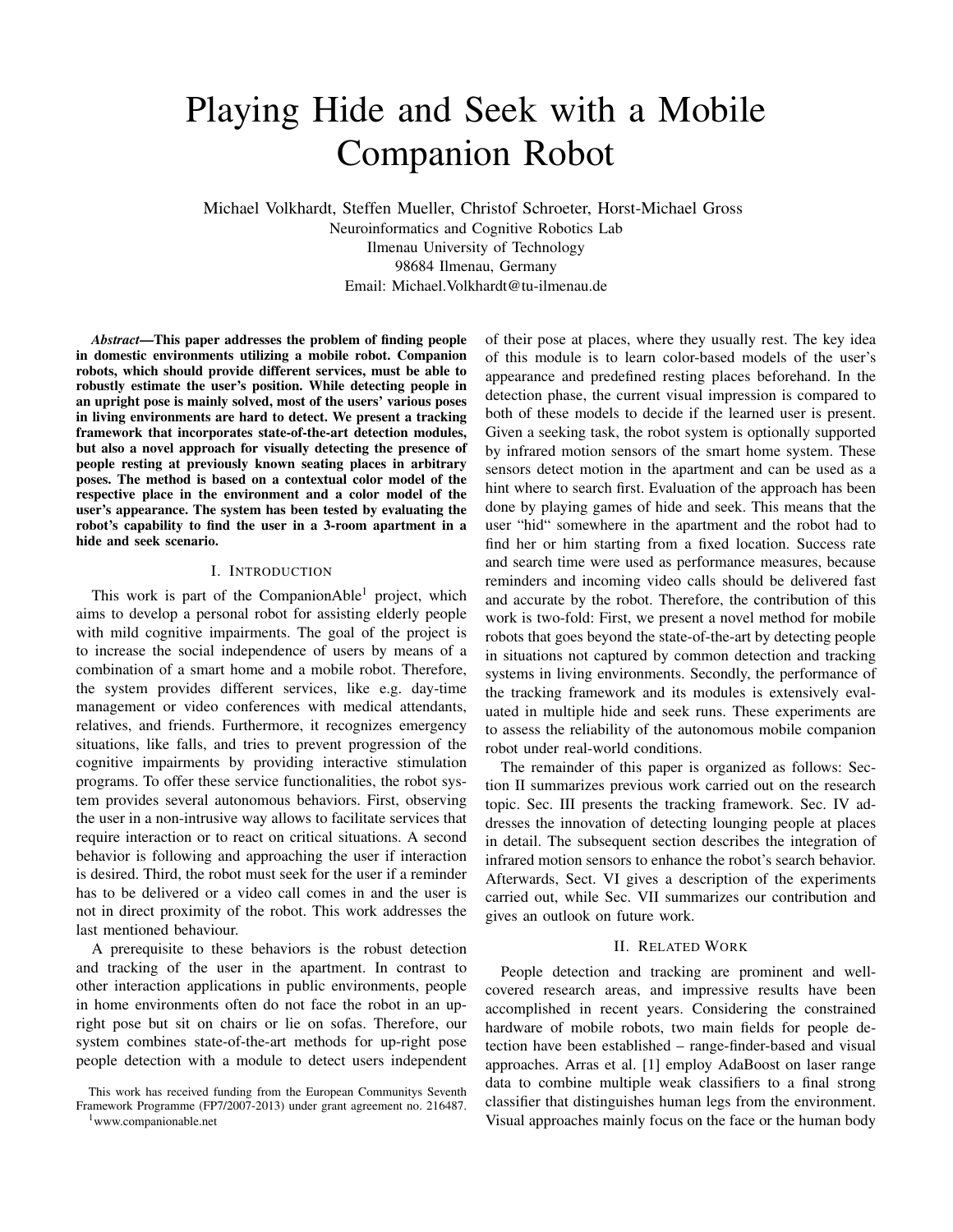shape. The most prominent up-to-date face detection method was presented by Viola&Jones [2]. It utilizes AdaBoost to learn a cascade of simple, but very efficient image region classifiers to detect faces in camera images. Histograms of Oriented Gradients (HOG) [3] have been established as the state-of-the-art method for upright people detection. The basic idea is to compute block-wise histograms of gradient orientations, resulting in robustness to slight spatial variation of object shape, color, and image contrast. The histograms inside a detection window are concatenated into a high-dimensional feature vector and classified by a linear Support Vector Machine. Further extensions to the original HOG method focus on upper body detection [4] or use deformable sub-parts, which increase detection performance given partial occlusion [5]. Detection, segmentation and pose estimation of people in images is addressed by Bourdev et al. [6] who combine HOG features with the voting scheme of the Implicit Shape Model [7]. Schwartz et al. [8] augment the HOG features with color and texture information achieving impressive results on outdoor data sets. Unfortunately, the latter two approaches are far beyond real-time capabilities. Stage. The Based control in the colling and the control method in the colling and the control method in the colling and the colling and the colling and the colling and the user-based Center height of the user-based Center

Plenty of research has been done to develop methods for people tracking on mobile robots in real-world applications. Most of these approaches focus on pedestrian tracking and single poses [3], [7], [9]. Yet, few approaches handle the detection and tracking of people in home environments, especially on mobile robots [10], [11]. Often smart home technologies like static cameras with background subtraction methods [12] or infrared sensors [13], [14] are applied, which facilitate the problem of detection. In conjunction with these findings, we rely on infrared motion sensors to support the tracking system of the mobile robot. On occasion, approaches working with mobile robots process the data captured offline to apply computationally heavy detection methods [9]. The CompanionAble project aims to develop a mobile robot companion that is able to react on and interact with the user during movement. Therefore, all those approaches employing background subtraction or a retro-perspective analysis are not applicable.

## III. USER DETECTION AND TRACKING

Typical scenarios in a home environment include the user walking to another room, or the user sitting on a chair or lying on a sofa. In the first case we are interested in tracing the user's trajectory to follow her or him or have a clue where to search first when an event calls for that. The detection of the user in the latter case is described in the next section.

Our tracking system comprises a multi-modal, multi-cue tracking framework based on the Kalman Filter update regime similar to an earlier approach of us [11]. The advanced system handles a set of independent 3D position hypotheses of people, which are modeled by Gaussian probability distributions. Adding the velocity results in a six dimensional state space  $s = (x, y, z, v_x, v_y, v_z)$  for each hypothesis. We use the head of the user as the reference for alignment.



Fig. 1. Overview of the tracking framework. In this work, we used 4 different observation cues to feed the tracker. The innovation is a module to detect people lounging at places. Furthermore, optional infrared motion sensors can guide the behavior of the robot.

tracking system is designed in a framework-like fashion to incorporate the detections of arbitrary observation modules. New (asynchronous) position observations are transformed to the 3D representation of the tracking system. When using range-based detection modules, a Gaussian is created at the  $x, y$  position of the range measurement with a height value set to the common size of a person  $z = 1.70$ . In case of visual detection modules, we transform the bounding box of the user into a 3D Gaussian by using the parameters of the calibrated camera and estimating the distance through the size of the bounding box. The detection quality of the respective sensor is incorporated into the covariance of the Gaussian distribution, i.e. laser-based detection results in low variance in distance and direction but in large variance in height while visual detections have a high variance in distance estimation. Each resulting detection is associated with the closest hypothesis in the system. If a distance threshold is exceeded, a new hypothesis is introduced. Once the system knows the associated source for that observation, the position of that hypothesis is updated using the Kalman filter technique.

In this work, we apply laser-based leg detection and multiple visual detection modules (Fig. 1). The first module is based on the boosted classifier approach of [1] and discovers legs in laser-range data. By searching for paired legs, the system produces hypotheses of the user's position. The face detection system utilizes the well-known face detector of Viola&Jones [2]. The motion detection cue [10] is only active when the robot is standing still and utilizes a fast and simple image difference approach. Furthermore, we apply a combination of a full-body HOG detector [3] and an upper body detector [4]. The system described so-far is able to detect and track upright standing people (mainly through legs and HOG) and people sitting in frontal-view (mainly through face and upper-body HOG) in the surroundings of the robot. In the following, we present a training-based method for detecting people in more difficult poses.

#### IV. DETECTION OF LOUNGING PEOPLE AT PLACES

Lounging people are encountered quite frequently in a domestic environment, e.g. when the user is watching TV, reading newspaper, making phone calls, working or sleeping. Therefore, we developed a method that first learns the appearance of places in the apartment where the user usually rests. Afterwards, the deviation of occupied places from the respective models and the similarity to an up to date user model are used for detection.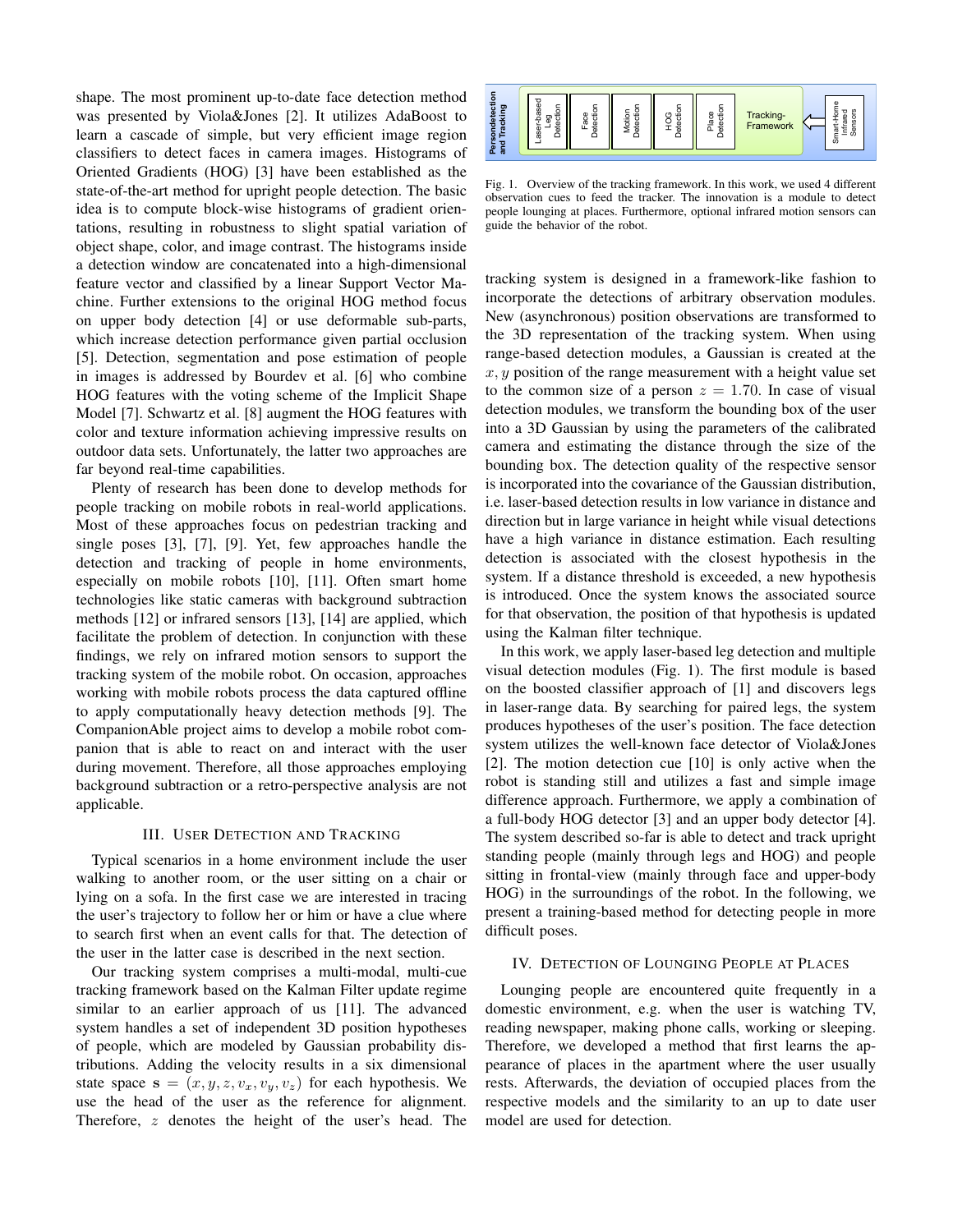

(a) Place in occupancy map (b) Projection to camera image

Fig. 2. Place definition. (a) Bounding box of place in the occupancy map. The robot is in its observation position (red circle). (b) Place's bounding box projected into the camera image.

#### *A. Definition of Places*

We define places as positions in the apartment where the user is usually encountered, e.g. chairs, sofas, working desk. Each place P is represented by a 3D box  $\mathbf{b} =$  $(x, y, z, d_x, d_y, d_z)$  with  $x, y, z$  being the center coordinates of the box and  $d_x, d_y, d_z$  denoting the width in each dimension. Figure 2 shows an exemplary place position in the world centered occupancy map used for navigation and the 2Dprojection of the place box into the current camera image of the robot. The projection is done by using the robots current position in the aparment given by Monte Carlo localization [15] and the projection matrix of the calibrated camera. Naturally, the content of the place-boxes looks completely different in the camera image, if observed from different positions. Since the system is learning the appearance of a number of places in the apartment, we need to restrict the pose from which the robot is observing them. Therefore, each place is assigned *n* observation poses  $\mathbf{O} = (\mathbf{o}_1, \dots, \mathbf{o}_n)$ , where  $\mathbf{o} = (x, y, \phi)$  with  $x, y$  representing the world coordinates of the robot's position and  $\phi$  denoting the heading of the robot. The restriction of the number of observation positions ensures that the variance of the place appearance is limited. Additionally, some kind of feature description model  $M$  of the place is added, where the nature of the description is variable. In this work, we use a contextual color histogram. Thus, the full description of a place is given by  $P = (b, 0, M)$ .

# *B. Color-based User Detection at Places*

The color-based feature model comprises the appearance of each place in multi-modal histograms. Each place is observed from different, but predefined view-points given different illumination conditions, e.g. ambient day-light and electric lighting in the evening. Therefore, the color model must be learned for each day-time and observation angle, independently. Instead of storing the histograms for each context (day-time, view-point) in a vector, a more efficient way is using a set containing only the observed appearances and the corresponding context. The size of this set can be limited by merging similar entries and keeping only distinctive ones. Therefore, we use a multi-modal color model augmented by a discrete context distribution capturing the circumstances of the histogram's acquisition.

*1) Multi-modal Contextual Color Model:* The model is defined by  $\mathcal{M} = {\kappa_1, \ldots, \kappa_n}$ , where  $\kappa_i = (H_i, C_i)$  represents



Fig. 3. (a) Place model with 9 color histograms and context distributions. (b) User color model with 9 color histograms. (c) Example of place given different illumination conditions and the user wearing different clothes.

a component in the model with  $H_i$  denoting a color histogram and  $C_i$  being a multi-dimensional discrete context distribution. The histogram is 3 dimensional in RGB color space with 8 bins in each dimension (HSV and Lab color space showed no significant difference in performance). The context distribution captures arbitrary aspects of the origin of the histogram in separate dimensions. In this work we use view-point and day-time, which are represented by discretized Gaussians to account for slight variations in the aquisition. The mean of the view-angle Gaussian is given by the place's position b and the current observation position  $o_i \in O$  (discretized into 9 bins) and sigma is set to 1.0. The mean of the day-time Gaussian is set to the current hour of the day with  $\sigma = 1.5$ . These values were determined empirically. Figure 3a displays the state of the two dimensional context distribution in two small lines above each color histogram. Red color indicates the probability of a state in the corresponding dimension. We set the maximum number  $n$  of components in  $M$  to 9. At the start of training, the model comprises zero components. At first a histogram is extracted from the box of the non-occupied place in the camera image and added as a new component to the model. Once the number of components exceeds  $n$ , the model must be pruned by merging similar components. This is done by first calculating the pairwise similarity  $s$  of all components:

$$
s = \mathcal{BC}\left([H_i, C_i], [H_j, C_j]\right) ,\tag{1}
$$

where  $[H, C]$  is the concatenation of the histogram distribution and the context distribution and  $BC(p, q)$  denotes the Bhattacharyya coefficient of two distributions:

$$
\mathcal{BC}(p,q) = \sum_{x \in X} \sqrt{p(x)q(x)} \,. \tag{2}
$$

The components with the highest similarity are merged by averaging the histograms and adding the context distributions. For example if two components have similar color histograms and are taken at similar time but from different view-points, the merged component represents the place for both view-points. The model  $M$  is learned for each place  $P$  in multiple teach runs including different day-times and illumination conditions. In the process of learning, the model maintains unique and distinctive representations of a place, but merges similar descriptions. Figure 3a shows an exemplary color histogram of a place on the couch. Each bin in the 3 dimensional histogram is plotted as a 2D area with its corresponding mean color with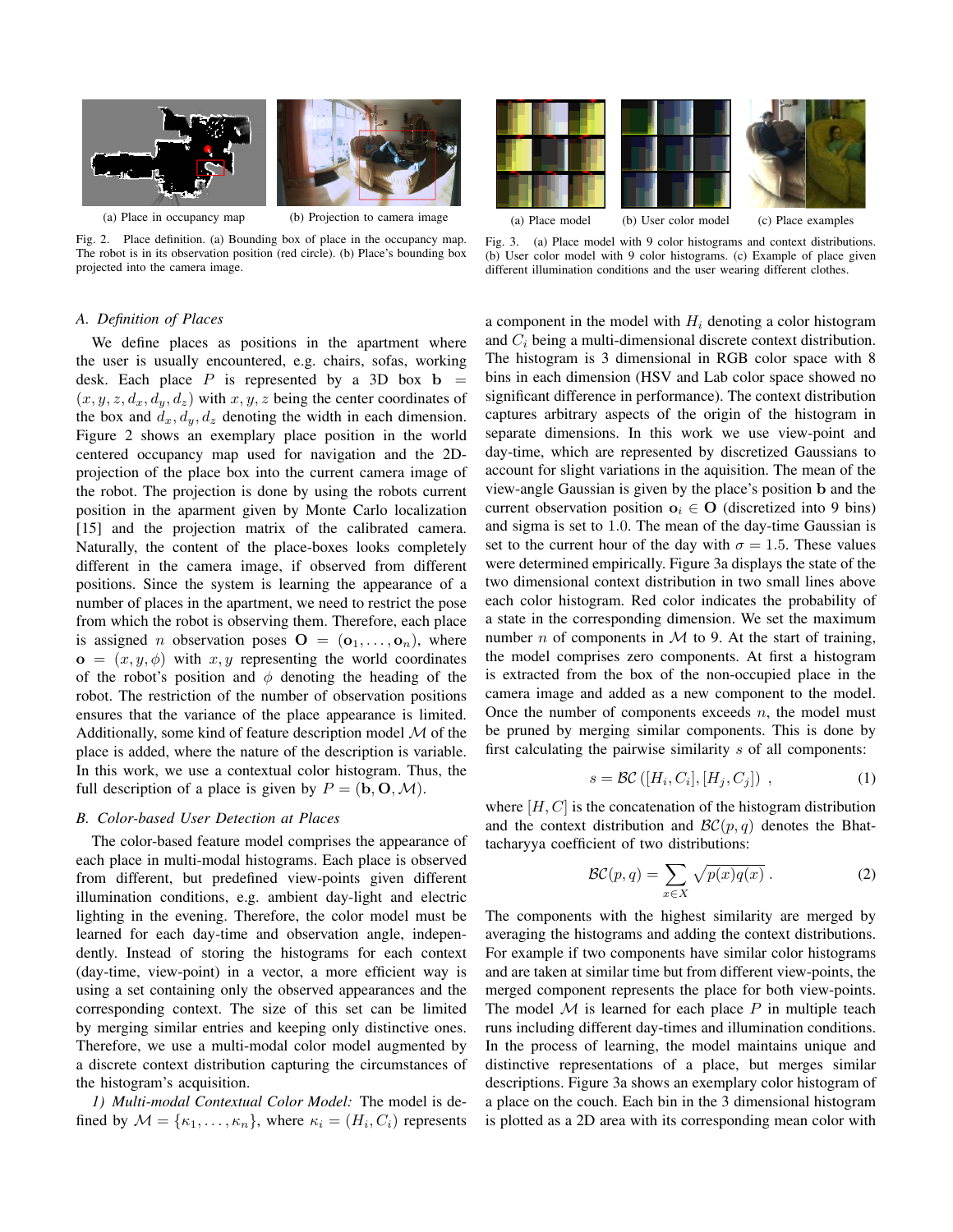

Fig. 4. User segmentation and sample detection. (a) Background subtraction output (binary image) and GrabCut refinement (color image) to learn a color model of the user. Shadow is removed very well and the segmentation is improved. (b) parts of the person are removed corrupting the segmentation. (c) Sample detection with place's bounding boxes (red), best fit correlation window (green). Smaller place to the right is not beeing checked because the robot is not on an observation position for that place.

the area size corresponding to the bin height. The histograms capture different lighting conditions (cf. Fig 3c), e.g. the couch normally appears in yellow-green (third column), bright given sunlight (second histogram in top row) or very dark at evening (histogram in the middle). Note that the model contains similar color histograms, but with different context distributions (first column).

*2) Learning of the User Model:* The color model of the user is similar to the aforementioned color model of places, but without the context distribution. Model learning is done by first creating a Gaussian Mixture background model [12], when the robot is standing still and no hypotheses are in front of the robot's camera (given by the tracker output). This background model is used for background subtraction once a hypothesis is visible in the image. To remove shadows and to refine the segmentation we apply the GrabCut algorithm [16]. The algorithm is automatically initialized with foreground pixels of the segmentation and background pixels in the bounding box of the person. A problem is the consistent segmentation of the user in the image. Although the GrabCut algorithm usually produces satisfying segmentation (Fig. 4a), from time to time background pixels are misclassified in the segmentation, or parts belonging to the person are left out (Fig. 4b). Therefore, at the moment and as a kind of interim solution, we trigger the learning of the user model once per day when the robot is standing in front of a white wall. The user is then asked to walk in front of the robot's camera. Figure 3b shows an exemplary learned color model of the user capturing mostly blue clothing which appear green under artificial light. With nine components, the user model can only represent a limited variety of different clothes. However, we observed that elderly people usually wear clothes in similar coloring. Yet, one drawback remains: the color of the user's clothes has to differ from the place's color, otherwise the method is likely to fail.

*3) Recognition of the User:* Once the place models and the user model have been trained, the system is able to detect the user in arbitrary poses at the learned places. For that purpose, the robot drives to the predefined observation positions and checks each place. By comparing the current appearance to the place and user model, the system decides if the place is occupied by the user. Therefore, the robot



Fig. 5. Infrared sensor activation. Triangles indicate the positions of infrared motion sensors in the map of the apartment. Red color codes the time since the last movement sensor was activated by the user (brighter means more recent).

first extracts the current color histogram  $H_c$  from the place's box in the camera image. Furthermore, a context distribution  $C_c$  is created including current day-time and view-angle. The system now calculates the similarity of the current observation histogram  $H_c$  to the color histogram  $H_l$  of the place model using the Bhattacharyya coefficient:

$$
s = \mathcal{BC}(H_c, H_l) \,, \tag{3}
$$

where  $H_l$  is the histogram of the best matching component  $\kappa_l$ in the place model with  $l$  selected by:

$$
l = \underset{i=1,...,n}{\arg \max} \{ \mathcal{BC} ([H_c, C_c], [H_i, C_i]) \} .
$$
 (4)

Consequently, Eq. (3) is also used to calculate the similarity to the user model. Yet, a direct comparison of the complete histogram  $H_c$  to the user model's histograms would result in a very low match value, because the user usually only occupies a small region in the place's box and many background pixels are included in  $H_c$ . Therefore, the similarity to the user model is calculated by using a correlation window inside the place's bounding box and shifting it in a sliding window fashion to find the highest similarity. A possible way to determine the best size of the correlation window online would be to just try different sizes sequentially and use the one with the highest similarity. Yet, in this work, we used an empirically determined fixed size window with a width equal to 40% of the place's width while the height was kept (Fig. 4c). To select the best matching component  $\kappa_l$  from the user model, Eq. (4) is applied again, but in this case the context distribution is omitted and only the histograms are used.

If the user is present, this results in low similarity to the place model, because the appearance of the place is partially covered, and a high similarity to the user model, because the correlation window fits to the position of the user. If the user is not present, the results are vice versa. Proper decision criteria must be defined for both similarities to decide if a place is occupied. To this end, we trained a single linear Support Vector Machine (SVM) [17] on data of multiple labeled runs with empty and occupied places. The resulting SVM then decides for each place if the user is present given the similarities to both the place and user model. If the training data is diversified enough, the SVM is generally applicable to other scenarios with different place and user models without the need of retraining. We also tried to only use the similarity to the place model for decision making, which would obviate the need of a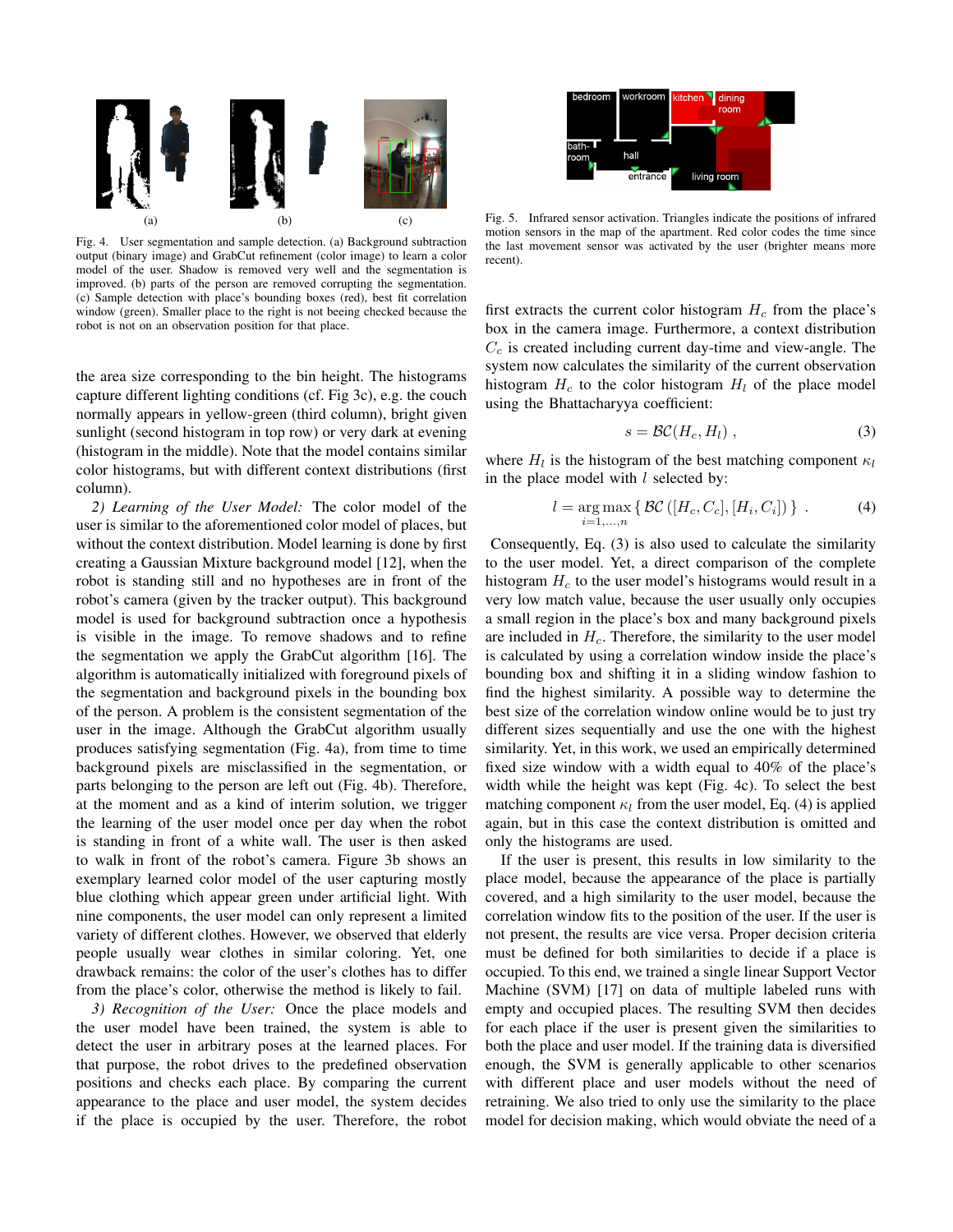

Fig. 6. Evaluation of the place detection approach. (a) ROC curves for cross-validation and independent data. (b) Overlapping place's boxes (red) induce confusions. Correlation windows on person detection (green) and no detection (blue). (c) Confusion Matrix of multiple independent test runs. Classes 1 − 7 represent different places, class 0 denotes user was not present.

user model. Unfortunately, the resulting performance was very poor compared to the results presented in Sec. VI. Another motivation of the two model approach is that it prevents false positive detections when objects, e.g. pillows or bags are left on the sofa, because they usually differ from the user model.

#### V. INTEGRATION OF INFRARED MOTION SENSORS

Every time the user needs to be sought in the apartment, because she or he got out of the range of the robot's sensors, a proper search strategy is needed. Therefore, the robot checks each of the aforementioned observation positions for the user's presence using the tracking framework including the placedetection module. The tracking system also detects a standing user while driving from one observation point to another. Generally, if no data is available from the motion sensors, the robot starts with the observation position closest to the last known position of the user.

By incorporating optional infrared motion sensors to the system, a more sophisticated search strategy can be applied. Each of the stationarily installed sensor fires in a 6-secondcycle when anybody is moving in a 90° area within a maximum range of about 4 meters in front of the sensor. The data is transmitted to the robot via Wi-Fi. By means of overlapping sensor areas, the spatial resolution can be slightly increased. Despite that, the achievable spatial accuracy of the sensors is not sufficient for fine user detection for interaction purposes, but more than enough to decide where to search first. The map shown in Fig. 5 is created by the robot using the most recent activation of each sensor. A history cue is built up for decision making. In the given example, a person has been sitting on the couch in the living room and moved to the kitchen where she or he is resting. On a given seek task, the robot starts with the place with the most recent activation (kitchen) and goes on to the ones with older activation (dining room, living room). If two observation positions yield the same time due to the large areas covered by the sensors, the closest one to the last known user position and the current position of the robot is used. When the robot arrives at a certain position, the place is marked as visited and it gets suppressed in the next selection cycle. By means of that selection algorithm, the complete apartment will be checked for the user. Generally, using the sensor information decreases seeking time enormously, because the robot usually drives directly to an observation position close to the user. Furthermore, the overall detection performance of the system is increased since the robot often instantly checks the right place occupied by the person lowering chance of false positives on empty places. This is experimentally examined in more detail in Sec. VI-B.

#### VI. EXPERIMENTS

We separately evaluated the place detection module alone to detect lounging people (all other modules of Fig. 1 disabled) in Sec. VI-A and the complete tracking framework (all modules enabled) in Sec. VI-B.

# *A. Evaluation of User Detection at Places*

We first learned the appearance of seven predefined (empty) places of the apartment (60  $m^2$ , 3 rooms) in multiple training runs including three different lighting conditions – ambient day light, bright sunlight, and artificial light at evening. Furthermore, a multi-modal user model was trained with the user wearing two different clothes, which she or he also wore in the test runs. In the test scenario, the robot was placed on a fixed starting position and was searching for the user, who was either lounging at one of the places or not in the apartment. The robot checked each place for the user's presence and logged the similarities to the place and user models. The aforementioned linear SVM was trained and tested via 5-fold cross validation on the collected data of similarities of all places. The ground truth of the user's presence was labeled manually. For evaluation, we calculated the probability of the test examples belonging to the two classes of the SVM model (user present and not). By varying the probability threshold that is required to assign an example to one class, an ROC curve can be plotted (Fig. 6a). The blue curve shows the ROC of the cross-validated data used for training and validation. The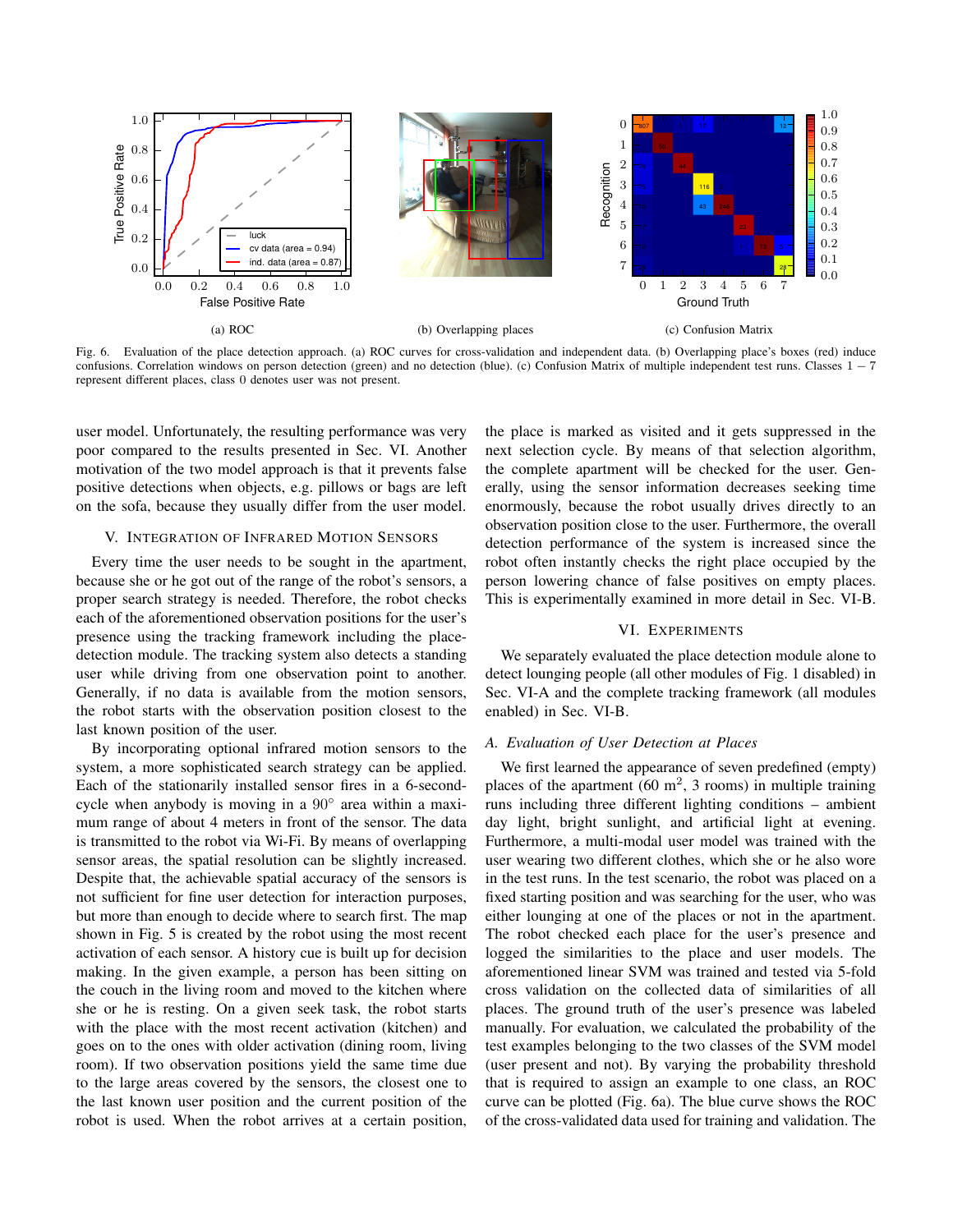red curve was generated on data from multiple independent test runs not seen by the system before. The high true positive rate and a low false positive rate of the red curve indicate that the system is actually able to robustly detect the user on the places. Furthermore, we evaluated the detection performance of the place detection system on the independent data sets used to generate the red ROC curve. The trained SVM is used to decide if the user is present or the place is empty. Each place is considered as one class and classification rates are calculated. Since the robot checks different places for the user's presence, it can wrongly detect the user at a place different from the ground truth. Additionally, sometimes more than one place is visible in the robot's camera image (Fig 6b). Hence the detection of places can be confused. Therefore, for evaluation a confusion matrix is chosen (Fig. 6c). Class 0 is used to denote that the user is not present (accumulated over all places). The classes  $1 - 7$  correspond to places in the hall, at desk, 2 couch positions, 2 chair positions and an arm chair, respectively. Detection rates for each class are given in the main diagonal of the matrix. The average classification rate is above 85% with the biggest outliers in classes 3 (couch) and 7 (arm-chair). When the user is resting on the couch, he occasionally occupies two places (class 3 and 4) due to overlapping boxes (Fig. 6b). This results in high similarities to the user model in both couch places leading to the relative high confusion in class 3. In the case of class 7, direct sunlight caused the camera to overexpose and proper color extraction was hardly possible. This drawback, however, is inherent to all color-based approaches. Additionally, some false positive detections occurred (non-0-predictions of class 0).

# *B. Hide and Seek Scenario with Tracking Framework*

We also tested the actual performance of the robot to localize the user in the apartment, once she or he got out of the robot's vicinity. Because the robot should deliver reminders and incoming video calls, it should robustly find the user as quickly as possible. For evaluation, we played several games of hide and seek a month after the aforementioned experiments without training new place models. We calculated the average search time and the success rate of over 100 different hide and seek games. In these games, the tracking system of the robot applied all detection modules shown in Fig. 1. Unless stated otherwise, the infrared sensors were used to sequence the observation positions as described in Sec. V.

Each game (or test run) started with the robot situated on a fixed starting location. The user then "hid" somewhere in the apartment by resting on one of the learned places. Occasionally, the user did not occupy any of these places, but stood somewhere in the apartment. Furthermore, in a few games the user was not present at all. The ground truth of the user's position was labeled manually. The robot then started searching for the user by driving to each observation position and checking for the user's presence. The initial observation position was selected by using the output of the infrared sensors. If the user was not found on a specific place, the robot went on checking the other places. If the robot found

TABLE I RESULTS OF DIFFERENT HIDE AND SEEK SCENARIOS.

|                        | games | suc. games | suc. rate | avg. time |
|------------------------|-------|------------|-----------|-----------|
| (a) lounging/standing  | 73    | 54         | 0.74      | 27.8 s    |
| (b) standing           | 15    | 13         | 0.87      | 32.2 s    |
| (c) w/o motion sensors | 19    |            | 0.44      | 37.2 s    |
| (d) user not in apart. | 18    |            | 0.15      | 25.4 s    |

the user lounging at a resting place or standing somewhere in the apartment, it logged the detection position and the time at which the detection was made and returned to the starting location to end the game. Once the user moved to another location, a new game was started. If the user was not present in the apartment or the robot failed to detect her or him on the specific place, the robot returned to the starting location after checking all places, logging the moment of arrival. Table I shows the results of these experiments. We regarded a game as successful if the Euclidean distance of robot's detection to the ground truth was below 1 m or if the robot returned to the starting location after checking all places, if the user was not present. We calculated a success rate by dividing the number of successful games by the total number of games. Table I(a)-(c) summarizes independent games, where the user was always present somewhere in the apartment. Tab. I(a) depicts games in which the user was mostly lounging at different places and occasionally just standing. The success rate was rather high with over 0.70. Errors mostly occurred when the user was in an unfavorable position (cf. Sec. VI-A and Fig. 7) and proper histogram extraction was impossible. Furthermore, if the latest active smart home sensor covered multiple observation positions, the robot might check some places before the right place increasing the chance of falsely detecting the user on the wrong place. The average time over all successful and unsuccessful games was 27.8 seconds with a minimum of 5 and a maximum of 122 seconds (only 2 search runs took longer than 60 s). We also tested the performance of the system in addtional games, in which the user was always standing somewhere in the apartment (Tab. I(b)). Compared to the aforementioned games, where the user usually lounged at a place, the success rate increased to 0.87. This is because the range-based and HOG-based detection modules are particularly dedicated detecting standing people. The average time to find the user increased a little, because the user was not on one of the predefined places but had to be found by the robot when driving from one observation point to another in the perception area of the IR-sensor activated as the last. When disabling the infrared motion sensors (Tab. I(c)), the success rate dropped down to 0.44 and the average time to finish a game increased from 32 to 37 seconds. Without the initial hint of the IR-sensors, the robot had to check each place, increasing the average search time and the chance of false positives. From the findings of Sec. VI-A, we assume the probability of a correct classification for a single place to be  $p(c) = 0.80$ . Since, the robot checks multiple places, the probability of correct classification is given by:  $p(x) = p(c)^n$ , where *n* is